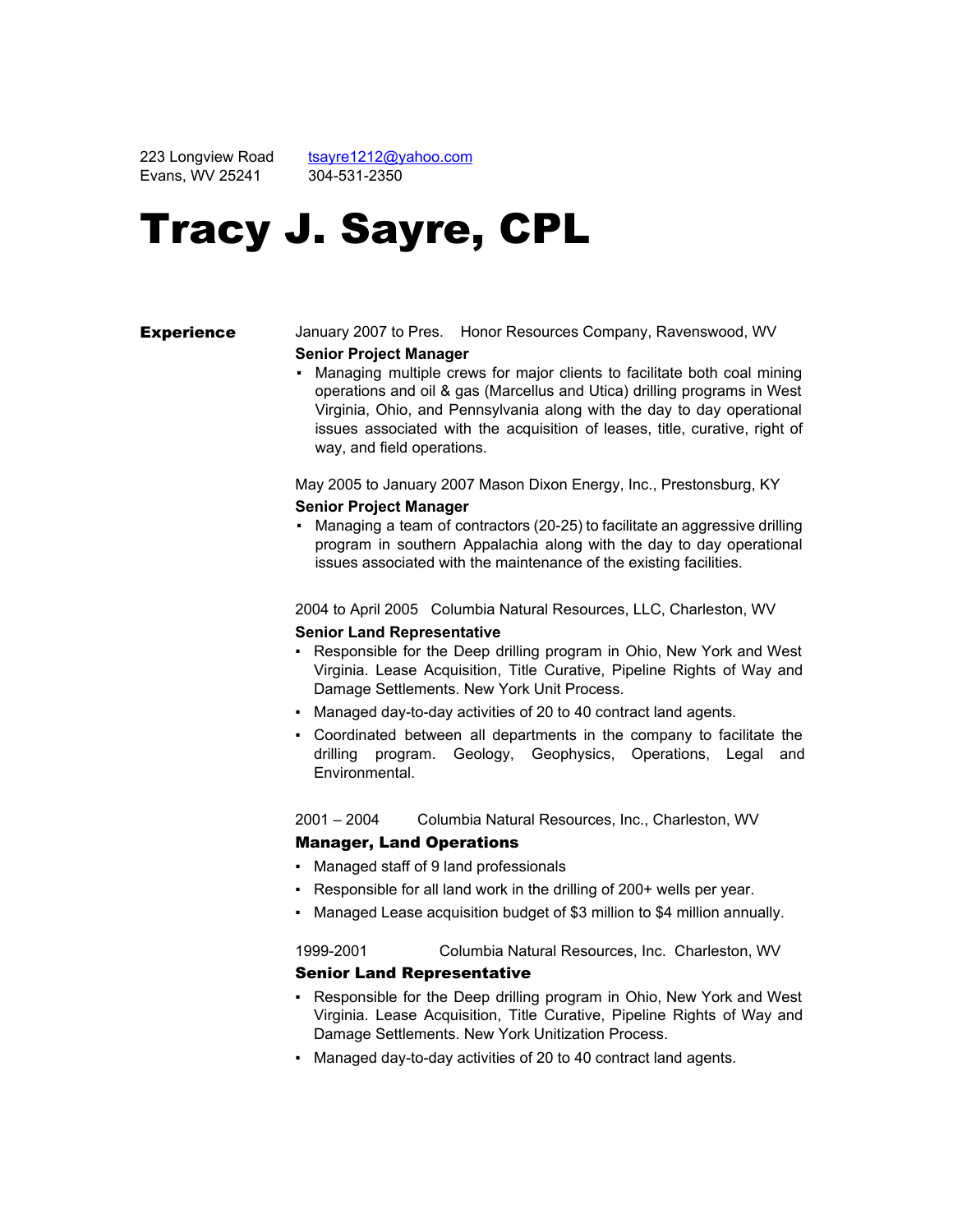▪ Coordinated between all departments in the company to facilitate the drilling program. Geology, Geophysics, Operations, Legal and Environmental.

1997-1999 Columbia Natural Resources, Inc. Charleston, WV

# Land Representative

- Responsible for the Deep Drilling Program in Ohio. Lease Acquisition, Title Curative, Pipeline Rights of Way and Damage Settlements.
- Managed day-to-day activities of 2 to 4 contract land agents.
- Coordinated between all departments in the company to facilitate the drilling program. Geology, Geophysics, Operations, Legal and Environmental.
- Drilling program expanded from 5 to 10 wells per year to 25 wells per year.

April 1997-December 1997 T.S. Dudley Land Co. Oklahoma City, OK Independent Landman

▪ Title Abstracting and Lease Acquisition.

August 1995April 1997 Eastern States Oil & Gas Co. Charleston, WV

#### **Independent Landman**

▪ Due Diligence, Title Abstracting, Lease Acquisition, Title Curative, Right of Way Acquisition, Damage Settlements.

December 1994- August 1995 Ashland Exploration, Inc. Ashland, KY

#### **Independent Landman**

▪ Due Diligence, Title Abstracting, Lease Acquisition, Title Curative, Right of Way Acquisition, Damage Settlements.

September 1988- December 1994 North Star, Inc. Ripley, WV

# Field Land Supervisor

▪ Primary responsibility was to implement and complete all phases of field land work as required in a 100+ well per year drilling program. Manage and delegate assignments to a staff of 3 to 10 Independent Landmen.

June 1980 September 1988 North Star, Inc. Ripley, WV

#### Field Landman

▪ Title Abstracting, Lease Acquisition, Title Curative, Rights of Way Acquisition, Survey Coordination, Damage Settlements.

| <b>Education</b>    | 1976-1978<br>• General Studies                                 | <b>Marshall University</b>    | Huntington, WV |
|---------------------|----------------------------------------------------------------|-------------------------------|----------------|
|                     | 1979-1980<br>• General Studies                                 | Parkersburg Community College | Ripley, WV     |
| <b>Affiliations</b> | Member American Association of Professional Landmen since 1981 |                               |                |